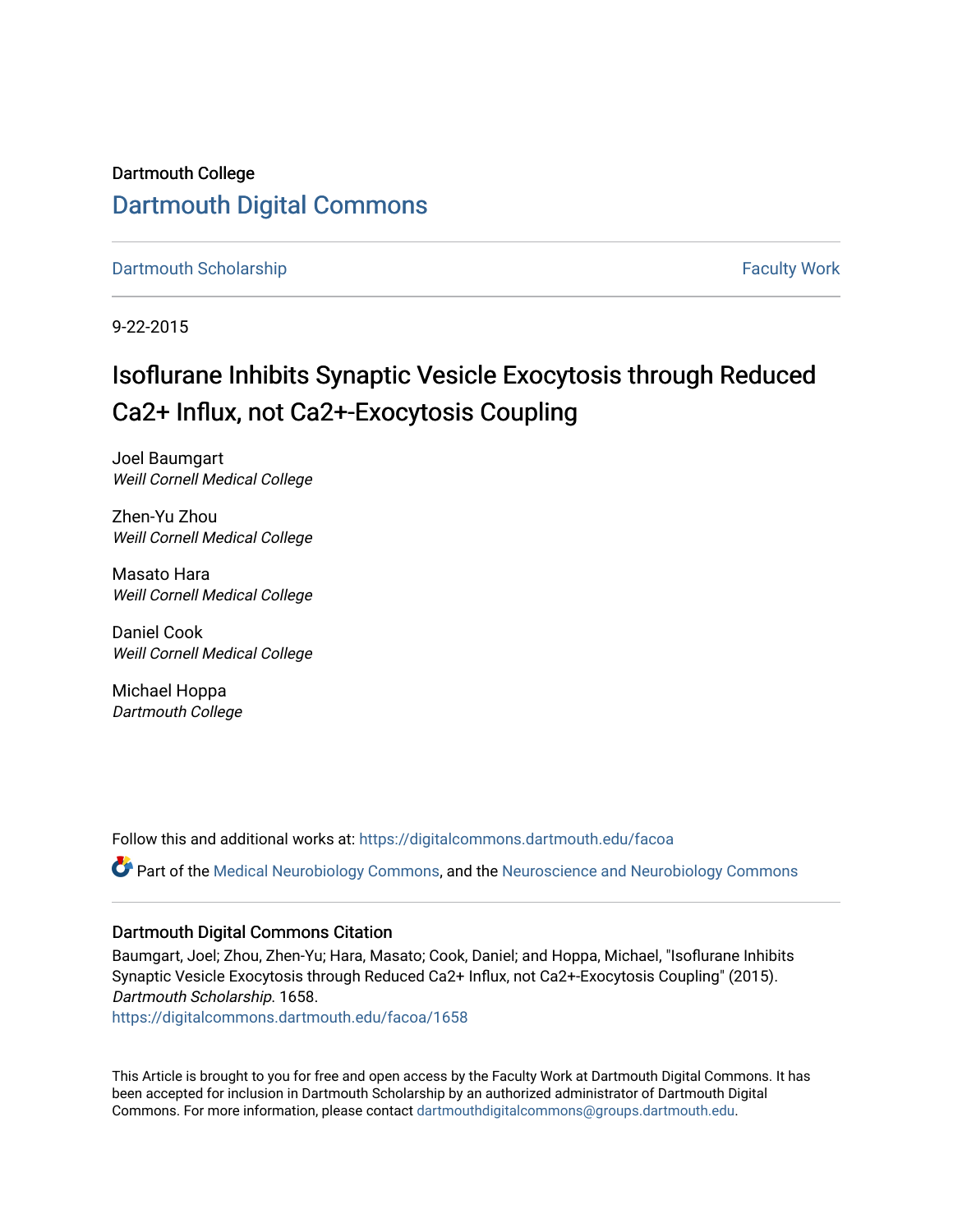

# Isoflurane inhibits synaptic vesicle exocytosis through reduced Ca<sup>2+</sup> influx, not Ca<sup>2+</sup>-exocytosis coupling

Joel P. Baumgart<sup>a, 1</sup>, Zhen-Yu Zhou<sup>a, 1</sup>, Masato Hara<sup>a, b</sup>, Daniel C. Cook<sup>a</sup>, Michael B. Hoppa<sup>c,d</sup>, Timothy A. Ryan<sup>a, c</sup>, and Hugh C. Hemmings Jr.<sup>a,e,2</sup>

<sup>a</sup>Department of Anesthesiology, Weill Cornell Medical College, New York, NY 10065; <sup>b</sup>Department of Anesthesiology, Kurume University School of Medicine, Kurume, Fukuoka 830-0011, Japan; <sup>c</sup>Department of Biochemistry, Weill Cornell Medical College, New York, NY 10065; <sup>d</sup>Department of Biology,<br>Dartmouth College, Hanover, NH 03755; and <sup>e</sup>Department of Pharmacology

Edited by Donald W. Pfaff, The Rockefeller University, New York, NY, and approved August 12, 2015 (received for review January 9, 2015)

Identifying presynaptic mechanisms of general anesthetics is critical to understanding their effects on synaptic transmission. We show that the volatile anesthetic isoflurane inhibits synaptic vesicle (SV) exocytosis at nerve terminals in dissociated rat hippocampal neurons through inhibition of presynaptic  $Ca^{2+}$  influx without significantly altering the  $Ca^{2+}$  sensitivity of SV exocytosis. A clinically relevant concentration of isoflurane (0.7 mM) inhibited changes in [Ca<sup>2+</sup>]<sub>i</sub> driven by single action potentials (APs) by 25  $\pm$ 3%, which in turn led to 62  $\pm$  3% inhibition of single AP-triggered exocytosis at 4 mM extracellular  $Ca^{2+}$  ([Ca<sup>2+</sup>]<sub>e</sub>). Lowering external  $Ca<sup>2+</sup>$  to match the isoflurane-induced reduction in  $Ca<sup>2+</sup>$  entry led to an equivalent reduction in exocytosis. These data thus indicate that anesthetic inhibition of neurotransmitter release from small SVs occurs primarily through reduced axon terminal  $Ca^{2+}$  entry without significant direct effects on  $Ca<sup>2+</sup>$ -exocytosis coupling or on the SV fusion machinery. Isoflurane inhibition of exocytosis and  $Ca^{2+}$  influx was greater in glutamatergic compared with GABAergic nerve terminals, consistent with selective inhibition of excitatory synaptic transmission. Such alteration in the balance of excitatory to inhibitory transmission could mediate reduced neuronal interactions and network-selective effects observed in the anesthetized central nervous system.

GCaMP3 | pHlourin | mechanisms of anesthesia | live cell imaging | presynaptic

The molecular and cellular mechanisms of anesthetic-induced amnesia, unconsciousness and immobilization are incompletely understood, particularly for the modern halogenated ether derivatives like isoflurane. General anesthetics, which are essential to both medical practice and experimental neuroscience, have potent and selective effects on neurotransmission (1), including both presynaptic actions (reduced neurotransmitter release) and postsynaptic actions (modulation of receptor function). These effects contribute to anesthetic-induced reductions in neuronal interactions, which are critical to information processing and consciousness (2–4). Knowledge of the fundamental synaptic effects of anesthetics is therefore essential to a molecular and physiological understanding of anesthetic mechanisms, and to development of more selective and safer anesthetics.

Although postsynaptic electrophysiological effects of anesthetics can be assessed directly using whole cell recordings and heterologous expression of putative molecular targets, their presynaptic actions have been difficult to resolve by conventional approaches that do not clearly discriminate between presynaptic and postsynaptic contributions. Direct evidence for presynaptic effects of volatile anesthetics includes selective inhibition of glutamate release from isolated nerve terminals (5, 6) and of synaptic vesicle (SV) exocytosis in intact hippocampal neurons (7). However, it remains controversial whether these effects involve direct inhibition of SV exocytosis itself or of upstream targets (8, 9). Moreover, the mechanism for the greater sensitivity of glutamate release relative to that of other transmitters is unclear.

Neurotransmitter release is supralinearly dependent on presynaptic Ca<sup>2+</sup> influx due to the highly cooperative binding of  $\bar{C}a^{2+}$ to synaptotagmin 1, the principal neuronal  $Ca^{2+}$  sensor for triggering vesicular fusion through increases in the probability of exocytosis  $(Pv)$  (10, 11). We used sensitive quantitative fluorescence imaging approaches to characterize the effects of the widely used volatile anesthetic isoflurane on the  $Ca^{2+}$  sensitivity of SV exocytosis in cultured rat hippocampal neurons. Although glutamate and GABA have distinct postsynaptic actions, differences in the mechanisms and regulation of SV exocytosis from glutamatergic and GABAergic neurons are not well characterized. Because previous studies indicate that glutamate release is more sensitive to inhibition by volatile anesthetics than GABA release (12), we compared the effects of isoflurane on the coupling of  $Ca^{2+}$  influx to exocytosis in glutamatergic and GABAergic boutons. Our results indicate that the inhibition of SV exocytosis by isoflurane is driven by a reduction in  $Ca^{2+}$  influx. This reduction occurs without affecting the apparent sensitivity of exocytosis to  $Ca<sup>2+</sup>$ . Sensitivity of SV exocytosis to isoflurane is therefore determined by presynaptic targets upstream of exocytosis that determine the magnitude of action potential-evoked  $Ca^{2+}$  influx. Identification of neurotransmitter-selective effects of anesthetics on SV exocytosis is critical for understanding their pathway specific effects on neuronal interactions  $(13, 14)$ .

#### Results

The effects of isoflurane on SV exocytosis were examined using the chimeric reporters of exocytosis vGlut-pHluorin (vG-pH) or synapto-pHlourin (syn-pH) expressed in dissociated rat hippocampal neurons in the presence of 2 or 4 mM extracellular  $\widehat{Ca}^{2+}$  $([Ca<sup>2+</sup>]e)$ . In resting terminals the pHluorin moiety residing in the acidic SV lumen is quenched, but fluoresces upon exocytosis

#### **Significance**

Clarification of the presynaptic actions of general anesthetics is critical to understanding the molecular and cellular mechanisms of their prominent effects on synaptic transmission. We show that the ether anesthetic isoflurane inhibits synaptic vesicle exocytosis through inhibition of presynaptic  $Ca<sup>2+</sup>$  influx in the absence of significant alteration of the  $Ca<sup>2+</sup>$  sensitivity of exocytosis. The greater inhibition of glutamate release compared with GABA release is explained by the relative anesthetic resistance of  $Ca^{2+}$  influx in GABAergic boutons, consistent with overall reduction in excitatory synaptic tone.

Author contributions: J.P.B., Z.-Y.Z., M.B.H., and H.C.H. designed research; J.P.B., Z.-Y.Z., M.H., and D.C.C. performed research; T.A.R. contributed new reagents/analytic tools; J.P.B., Z.-Y.Z., M.H., D.C.C., and H.C.H. analyzed data; and J.P.B., Z.-Y.Z., T.A.R., and H.C.H. wrote the paper.

The authors declare no conflict of interest.

This article is a PNAS Direct Submission.

<sup>&</sup>lt;sup>1</sup> J.P.B. and Z.-Y.Z. contributed equally to this work.

<sup>&</sup>lt;sup>2</sup>To whom correspondence should be addressed. Email: [hchemmi@med.cornell.edu.](mailto:hchemmi@med.cornell.edu)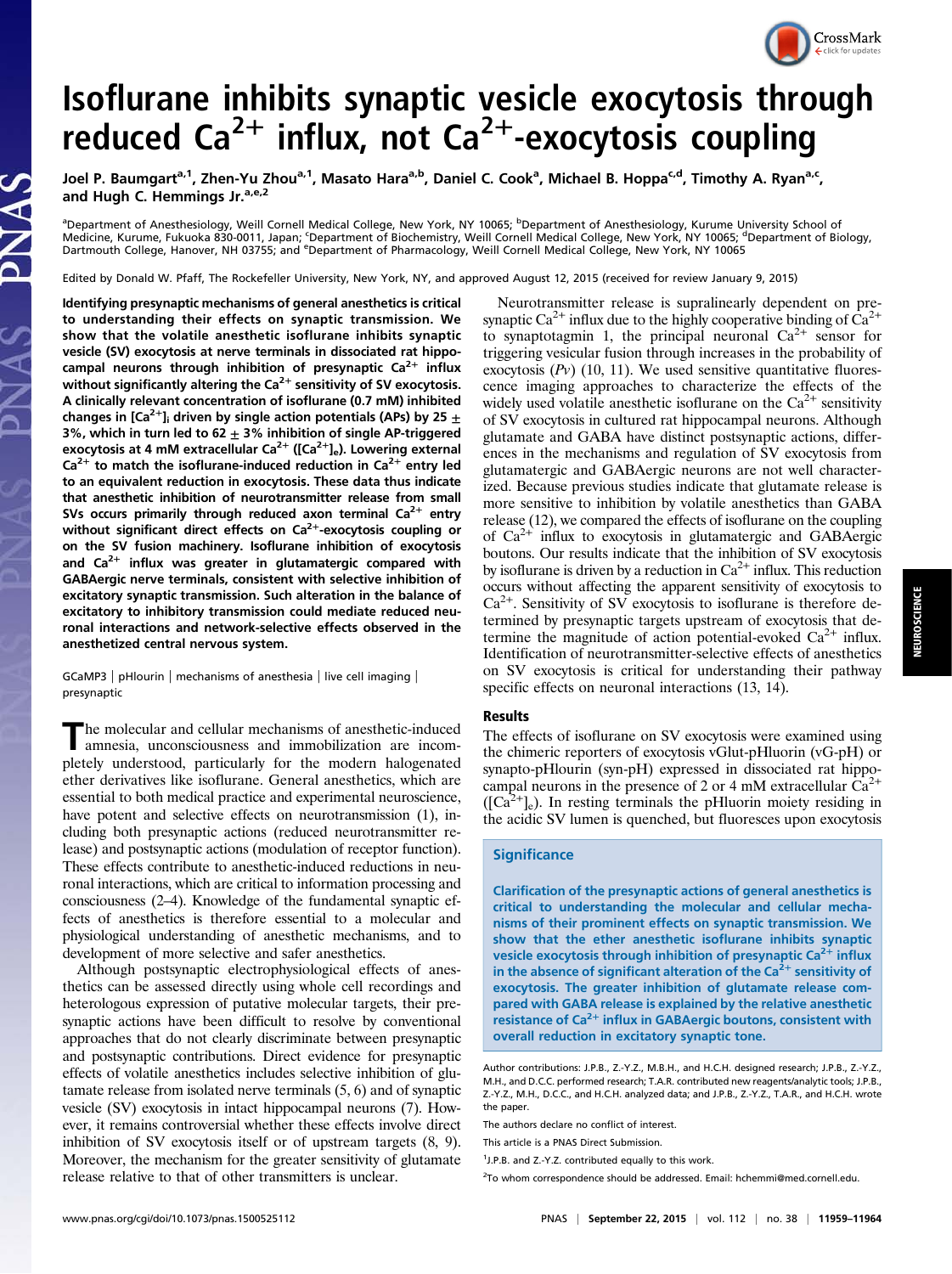

Fig. 1. Effects of isoflurane on synaptic vesicle recycling pool size and exocytosis kinetics. (A) Synaptic vesicle exocytosis kinetics were determined by fitting vGlut-pHluorin fluorescence traces during prolonged action potential (AP) stimulation in the presence of bafilomycin A1 (10 Hz for 150 s; 1,500 APs) for control or 0.7  $\pm$  0.06 mM isoflurane [twice the minimum alveolar concentration (MAC); equivalent to  $EC_{50}$  for immobilization in rat] in the presence of 2 mM extracellular  $Ca^{2+}$  ([Ca<sup>2+</sup>]<sub>e</sub>). (B) (Upper) Effect of isoflurane on mean exocytosis time constant. Traces were fit with a single exponential function to determine the time constant for exocytosis of the recycling pool.  $**P < 0.01$  by two-tailed unpaired t test. (Lower) Effect of isoflurane on total recycling pool (TRP) size as a fraction of total pool size (determined using 50 mM NH<sub>4</sub>Cl),  $P = 0.21$  by two-tailed unpaired t test.  $n = 12$ .

with luminal alkalization. The reporter is then recycled via local endocytosis and the fluorescence signal is quenched upon reacidification by the V-type  $H^+$  ATPase in the SV membrane (15). Action potential stimulation (1,500 APs at 10 Hz) in the presence of the  $H^+$  ATPase inhibitor bafilomycin A1 provides a measure of the kinetics of exocytosis of the total recycling vesicle pool (TRP; Fig. 1A) (16).

Isoflurane [0.7 mM; twice the minimum alveolar concentration (MAC) equivalent to the  $EC_{50}$  for rat; ref. 17] significantly slowed exocytosis kinetics of the total recycling pool (TRP) (mean exocytosis time constants:  $\tau_{control} = 29 \pm 3$  s,  $n = 12$ ;  $\tau_{\text{isoflurane}} = 44 \pm 3 \text{ s}, n = 12,95\% \text{ CI}$  [4.6, 25]; Fig. 1*B*). Effective TRP size is a dynamic variable modulating synaptic performance (18); however the effects of isoflurane were limited to effects on exocytosis kinetics with no change in TRP size as a fraction of the total pool size (control  $0.51 \pm 0.03$ ; isoflurane  $0.57 \pm 0.03$ ; 95% CI [ $-0.14$ , 0.03]) determined by perfusion with 50 mM NH<sub>4</sub>Cl to alkalize all vesicles (Fig. 1B).

We applied stimulation with AP trains of shorter duration to more closely mimic physiological conditions. A brief burst of AP firing (100 AP at 10 Hz) led to a rapid rise in vG-pH fluorescence (Fig. 2 A and B) corresponding to exocytosis of 0.25  $\pm$ 0.026 of the TRP. The average 100-AP response  $(\Delta F_{100\text{AP}})$  was inhibited by 55% to  $0.11 \pm 0.018$  of TRP by 0.7 mM isoflurane (95% CI [−0.07, −0.21]; Fig. 2B). Single bouton analysis showed that essentially all boutons were inhibited, but the degree of inhibition was variable across the entire population of presynaptic boutons (Fig. 2D).

To narrow the possible mechanisms involved in inhibition of SV exocytosis, we examined the effect of isoflurane on exocytosis driven by single AP stimuli. Isoflurane markedly inhibited SV exocytosis in response to 1 AP from  $0.015 \pm 0.003$  of TRP to 0.0049  $\pm$  0.0009 of TRP (mean inhibition 62  $\pm$  3%; 95% CI  $[-0.003, -0.016]$  at 4 mM  $[Ca^{2+}]_e$  (Fig. 3 A and B). Inhibition was completely reversible: Removal of isoflurane restored exocytosis to control levels (Fig. 3A). Given the cooperative nature of  $Ca^{2+}$  activation of neurotransmitter release, we investigated the effect of isoflurane on the  $Ca<sup>2+</sup>$  dependence of SV exocytosis in response to a single AP stimulus at varied external  $Ca^{2+}$ concentrations. Single AP-evoked exocytosis was strongly enhanced by elevating  $[Ca^{2+}]_e$ , saturating at high  $[Ca^{2+}]_e$  (Fig. 3B). Isoflurane significantly inhibited exocytosis at all  $Ca<sup>2+</sup>$  concentrations. The effect of isoflurane on SV exocytosis elicited by a single AP stimulus (Fig. 3) was comparable to that elicited by multiple-AP trains (Fig. 2).

Strong inhibition of single AP-triggered exocytosis implies that isoflurane acts either on  $Ca^{2+}$  entry through voltage-gated  $Ca^{2+}$ channels or on SV fusion in response to increased presynaptic  $[Ca^{2+}]$ . We examined the impact of isoflurane on single-AP driven  $Ca^{2+}$  influx (18, 19) using the genetically-encoded  $Ca^{2+}$ indicator syn-GCaMP3 (20). Isoflurane reduced the linearized syn-GCaMP3 response by 30% from  $1.2 \pm 0.09$  to  $0.82 \pm 0.06$  at 4 mM  $\left[\text{Ca}^{2+}\right]_{e}$  (95% CI  $\left[-0.13, -0.66\right]$ ; Fig. 4 A and B), which indicates that isoflurane inhibits AP-triggered  $Ca^{2+}$  influx (18, 21). Using single AP-triggered activation with  $[Ca^{2+}]_e$  from 1.5 to  $10 \text{ mM}$ ,  $\text{Ca}^{2+}$  influx saturated at high  $\text{[Ca}^{2+}\text{]}_{\text{e}}$ , similar to previous findings in the hippocampus (21) and calyx of Held (22) (Fig. 4B). Isoflurane significantly inhibited  $Ca^{2+}$  influx over this entire range of  $[Ca^{2+}]_e$ , which is consistent with a noncompetitive mechanism of action with respect to  $[Ca^{2+}]_e$ . We next examined inhibition  $Ca^{2+}$  influx over a range of isoflurane concentrations (with  $[Ca^{2+}]_e = 4$  mM). Isoflurane inhibited single AP-evoked  $Ca^{2+}$ influx in a concentration-dependent manner with IC<sub>50</sub> = 1.4  $\pm$ 1.0 mM (Fig. 4C). Significant inhibition occurred within the clinically relevant concentration range of 0.175 mM to 0.70 mM (defined as  $0.5-2 \times \text{MAC}$ ).

These experiments strongly suggest that isoflurane inhibits SV exocytosis by reducing  $Ca^{2+}$  influx as reported by changes in single AP-triggered syn-GCaMP3 signals. We tested this hypothesis in two ways. First, we examined the cooperative relationship of single AP-triggered  $Ca^{2+}$  influx to SV exocytosis, which is well described by a generalized Hill equation: exocytosis =  $[Ca^{2+}]_i^n$  $(K^{n} + [Ca^{2+}]_{1}^{n})$  (18, 21) that effectively quantifies the efficiency of exocytosis at different degrees of  $Ca^{2+}$  influx (Fig. 5A). If isoflurane inhibits exocytosis purely by inhibiting AP-driven  $Ca^{2+}$ entry, then the same quantitative relationship should hold. The paired isoflurane data fell on the control curve, which indicates that the effect of isoflurane on SV exocytosis can be attributed to reductions in  $[Ca^{2+}]$ <sub>i</sub> without significant contributing effects



Fig. 2. Isoflurane inhibits synaptic vesicle exocytosis evoked by a brief action potential train. (A) Ensemble average traces of a vGlut–pHluorin transfected neuron stimulated at 10 Hz for 10 s (100 APs). Fluorescence intensities were normalized to the peak of a subsequent bafilomycin A1 response (defining the total recycling pool, TRP). (B) Mean values of vGlut–pHluorin response amplitudes for control or  $0.7 \pm 0.06$  mM isoflurane-treated neurons stimulated with 100 APs in the presence of 2 mM extracellular  $Ca^{2+}$  ([Ca<sup>2+</sup>]<sub>e</sub>). Average 100 AP response ( $\Delta F_{100\text{AP}}$ ) was inhibited 55% by isoflurane, \*\*\*P < 0.001 by paired t-test,  $n = 8$ . (C) Representative field of vGlut-pHluorin fluorescence images at rest and difference image for 100 AP stimulation  $(\Delta F_{100\text{AP}})$  for control or isoflurane-treated neurons. (Scale bars: 5  $\mu$ m.) (D) Histogram of fractional block of vGlut–pHluorin responses in single boutons stimulated with 100 AP. Measurements from 497 boutons collected in eight experiments.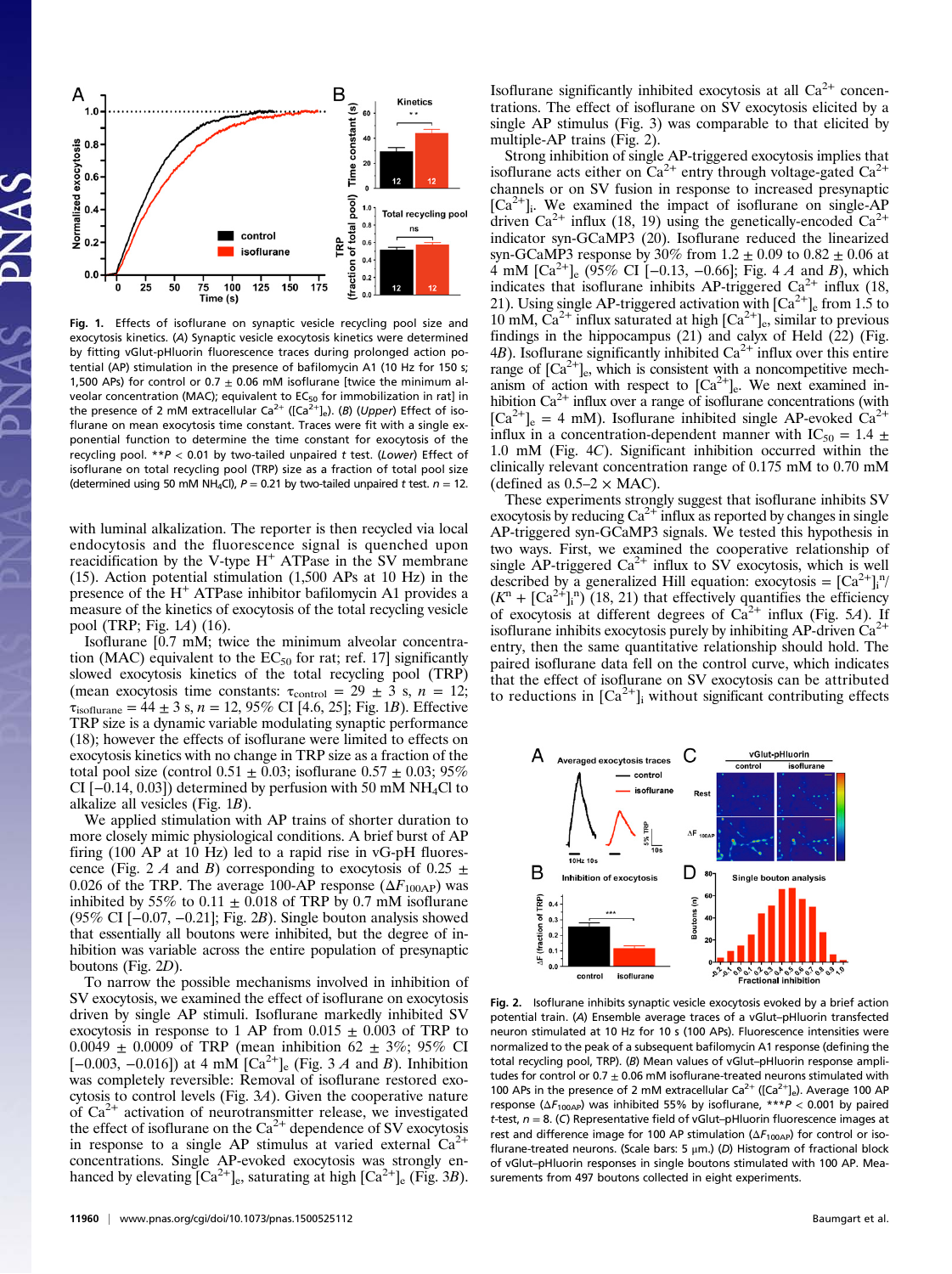

Fig. 3. Reversibility of isoflurane inhibition and  $Ca^{2+}$  dependence of synaptic vesicle exocytosis. (A) (Upper) Representative vGlut–pHlourin fluorescence responses elicited by a single AP at 4 mM extracellular  $Ca^{2+}$  ([Ca<sup>2+</sup>]<sub>e</sub>) for control (black), 0.7 mM isoflurane (red), and wash (blue) conditions. Arrow indicates single AP stimulus (n = 8 trials each, ∼25 boutons analyzed per neuron). (Lower) Ensemble average traces of vGlut-pHlourin responses relative to total releasable pool (TRP) size to single AP stimulation at 4 mM extracellular Ca<sup>2+</sup> ([Ca<sup>2+</sup>]<sub>e</sub>) (10 trial average, ~25 boutons per neuron). (Scale bar: 0.5% TRP, 100 ms.) (B) Isoflurane inhibition of single AP-stimulated release is not overcome by elevated extracellular  $Ca^{2+}$  ([Ca<sup>2+</sup>]<sub>e</sub>). Average relative peak  $(\Delta F)$  evoked by a single AP stimulus expressed as a fraction of the TRP ( $n = 7-11$ ). \* $P < 0.05$ , \*\* $P < 0.01$  compared with respective control by paired t test. Mean isoflurane concentration  $0.70 \pm 0.06$  mM.

on the  $Ca^{2+}$ -sensitivity of exocytosis. Second, if inhibition of  $Ca<sup>2+</sup>$  influx is sufficient to explain reduced exocytosis, then simply lowering  $[Ca^{2+}]_e$  should mimic the effect of isoflurane on the syn-GCaMP3 signal and replicate isoflurane inhibition of exocytosis. Reducing  $[Ca^{2+}]_e$  from 4 mM to 2 mM reduced exocytosis from 0.0146  $\pm$  0.0033 of TRP to 0.0057  $\pm$  0.0012 of TRP  $(61 \pm 8\%$  inhibition; 95% CI [-0.0010, -0.0166]), which was comparable to inhibition by 0.7 mM isoflurane to  $0.0049 \pm 0.0009$ of TRP at 4 mM  $\left[Ca^{2+}\right]_{e}$  (62 ± 3% inhibition; 95% CI [-0.0034,  $-0.0158$ ]; 95% CI for difference between 2 mM  $[Ca^{2+}]_e$  and 4 mM  $[Ca^{2+}]_e$  + isoflurane  $[-0.0023, 0.0039]$ ; Fig. 5B, and see above Fig. 3). Similarly, lowering  $[Ca^{2+}]_e$  from 4 mM to 2 mM reduced the syn-GCaMP3 signal from  $1.1 \pm 0.06$  to  $0.92 \pm 0.02$ linearized GCaMP3 units (by  $16 \pm 2\%$ ; 95% CI [−0.030, −0.314]), comparable to the reduction produced by 0.7 mM isoflurane to  $0.82 \pm 0.06$  at  $\text{[Ca}^{2+}\text{]}_e = 4 \text{ mM}$  (by  $25 \pm 3\%$ ; 95% CI [-0.181,  $-0.363$ ]; 95% CI for difference between 2 mM  $[Ca^{2+}]_e$  and 4 mM  $[Ca^{2+}]_e$  + isoflurane  $[-0.054, 0.254]$ ; Fig. 5C).

To compare the effects of isoflurane on SV exocytosis from glutamatergic or GABAergic neurons separately, we used livecell imaging of GABAergic boutons identified by vGAT–Oyster 550 immunolabeling (23) (Fig. 6A). Single AP-evoked SV exocytosis was measured by syn-pH and  $Ca^{2+}$  influx by syn-GCaMP3 (Fig. 6B) averaged over multiple trials (10–15) across populations of glutamatergic or GABAergic synapses. Individual glutamatergic boutons (vGAT-negative) exhibited greater inhibition by isoflurane than did GABAergic boutons (vGAT-positive) of peak syn-pH (62% compared with 38% inhibition; 95% CI [−13, −34]) and syn-GCaMP3 fluorescence (26% compared with 9% inhibition; 95% CI [−10, −24]) (Fig. 6B). For both neurotransmitter phenotypes, the effect of isoflurane on  $Ca^{2+}$  influx correlated with its effect on exocytosis over a range of  $[Ca^{2+}]_e$ , indicative of a minimal direct effect on the  $Ca^{2+}$  sensitivity of exocytosis (Fig. 6C). The  $Ca^{2+}$  sensitivity of SV exocytosis for glutamatergic or GABAergic boutons was not significantly different. Isoflurane shifted the frequency-response histogram for fractional inhibition of  $Ca<sup>2+</sup>$  influx further to the right in glutamatergic boutons compared with GABAergic boutons (Fig. 6D).

#### Discussion

Using sensitive and specific assays of presynaptic anesthetic effects, we find that the widely used ether anesthetic isoflurane inhibits AP-evoked SV exocytosis without affecting the coupling between  $Ca^{2+}$  influx and exocytosis in mature cultured rat hippocampal neurons. Analysis of individual nerve terminals and neurons allowed us to isolate presynaptic mechanisms of isoflurane on exocytosis without interference from intrinsic neuronal networks or postsynaptic effects. A single AP stimulus provides a very brief local increase in intracellular free  $Ca^{2+}$ , allowing for high time resolution observations of presynaptic responses. Isoflurane inhibition of SV exocytosis measured using pHluorin indicators correlated with reduced  $Ca^{2+}$  influx measured using syn-GCaMP3; there were no direct effects on the  $Ca<sup>2+</sup>$  sensitivity of SV exocytosis. By varying  $[Ca^{2+}]_e$ , we observed that the  $Ca^{2+}$ dependence of SV exocytosis follows the same supralinear relationship in the presence or absence of isoflurane. Moreover, isoflurane inhibited SV exocytosis from glutamatergic boutons more potently than from GABAergic boutons in proportion to the reduction in presynaptic  $Ca^{2+}$  influx. This presynaptic selectivity was not due to an intrinsic difference in the  $Ca^{2+}$  sensitivity of exocytosis between glutamatergic and GABAergic terminals, which were in fact similar in control conditions. These findings elucidate fundamental synaptic mechanisms that lead to neurotransmitter-selective effects that are critical to understanding the actions of anesthetics on sensitive neuronal networks (13, 14).

Neurotransmitter release is determined by the highly cooperative relationship between  $Ca^{2+}$  entry and SV exocytosis, and by the number of docked and primed vesicles (readily releasable pool) (24).  $Ca^{2+}$  entry is regulated mainly by presynaptic ion channels (e.g.,  $Na^{+}$ ,  $Ca^{2+}$ , and  $K^{+}$  channels), presynaptic receptors, and modulatory cell signaling mechanisms (25). We have shown previously that isoflurane has transmitter-specific



Fig. 4. Isoflurane reduces action potential-stimulated increases in presynaptic Ca<sup>2+</sup> influx. (A) Control (black) and  $0.70 \pm 0.06$  mM isoflurane (red) ensemble average traces of single AP-evoked  $[Ca<sup>2+</sup>]$  influx determined by linearized responses synaptophysin–GCaMP3 at 4 mM extracellular  $Ca^{2+}$ ( $[Ca^{2+}]_e$ ). Arrow indicates single AP stimulus. (Scale bar: 30%  $\Delta F/F_0$ , 100 ms.) (B) Inhibition by 0.70  $\pm$  0.06 mM isoflurane of average peak  $\Delta F/F_0$  evoked by single AP stimulus as a function of  $[Ca^{2+}]_e$ . Data are fitted to a single site binding model using a Levenberg–Marquardt algorithm optimization method (control:  $EC_{50} = 1.3 \pm 0.1$  mM,  $E_{\text{max}} = 1.6 \pm 0.5$ ,  $R^2 = 99.8$ ; isoflurane: EC<sub>50</sub>= 0.8  $\pm$  0.4 mM,  $E_{\text{max}}$  = 0.9  $\pm$  0.2,  $R^2$  = 92.3); both P < 0.05 by two-sample sum-of-squares F test comparison against the null hypothesis that  $E_{\text{max}}$  and EC<sub>50</sub> values are identical. (C) Inhibition of Ca<sup>2+</sup> influx as a function of log [isoflurane] using synaptopysin-GCaMP3 at 4 mM  $[Ca^{2+}]_e$  (n = 27). Shaded area indicates the clinical concentration range of isoflurane for general anesthesia in rat (0.18–0.7 mM; 0.5–2  $\times$  MAC). Data are fitted to a generalized Hill model by least-squares analysis ( $l_{\rm max}$  = 0.92  $\pm$  0.17; IC<sub>50</sub> = 1.4  $\pm$ 1.0 mM). Inhibition data were all significantly different from paired control values (\* $P < 0.05$  in two-tailed paired t test).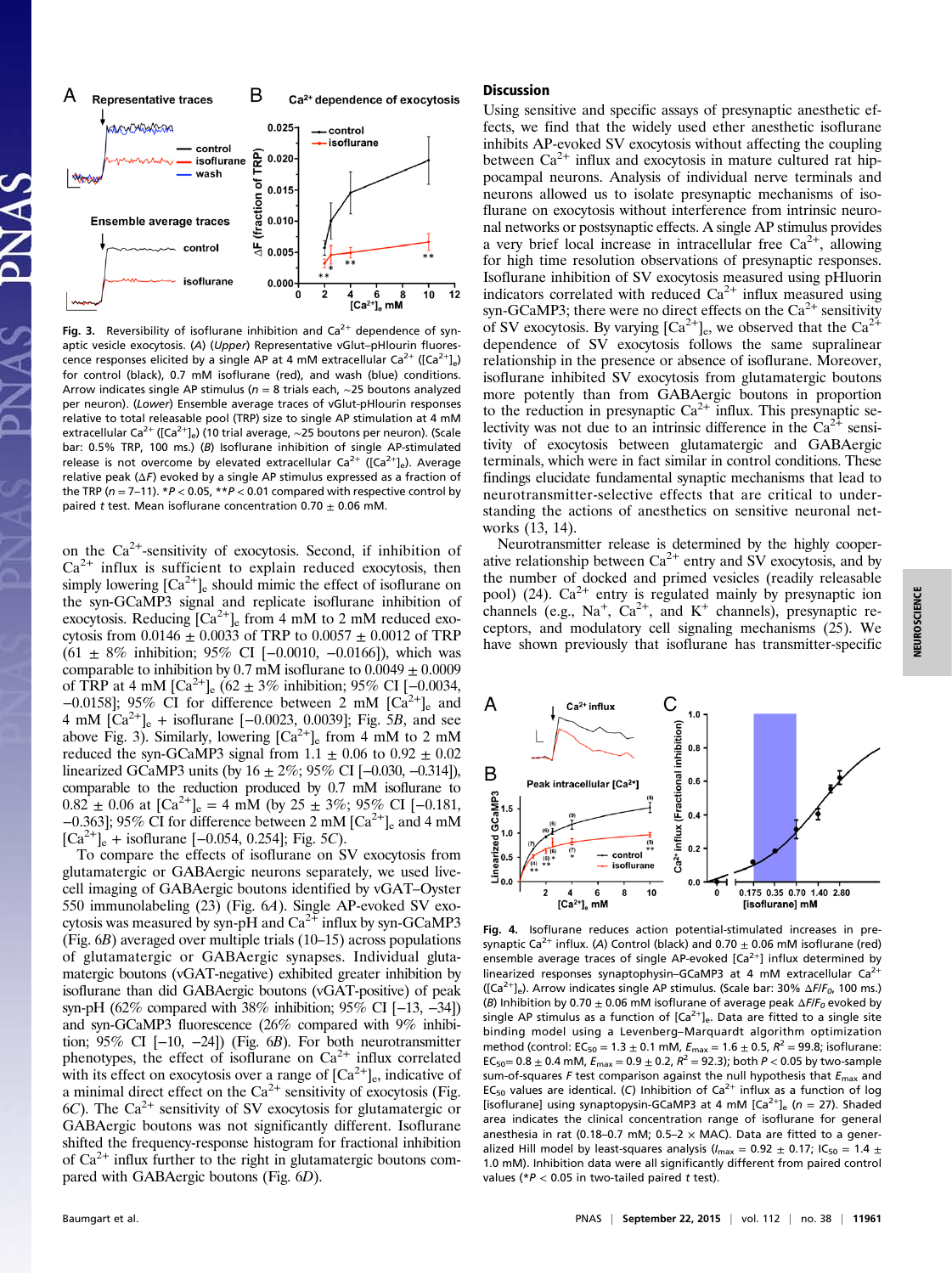

Fig. 5. Effect of isoflurane on synaptic vesicle exocytosis as a function of Ca<sup>2+</sup> influx. (A) Exocytosis determined using synaptophysin-pHlourin ( $\Delta$ F/F) in response to a single AP stimulus relative to total releasable pool (TRP) at 1.5, 2, 2.5, 4, 10 mM  $[Ca^{2+}]_6$  is plotted against  $Ca^{2+}$  influx determined using synaptophysin-GCaMP3 (ΔF) under similar conditions in the absence or presence of 0.70  $\pm$  0.06 mM isoflurane to reveal the Ca<sup>2+</sup> sensitivity of exocytosis ( $n = 34$  for syn-pH experiments,  $n = 28-33$  for syn-GCaMP3 experiments). Data are fitted to a generalized Hill model [exocytosis = [Ca<sup>2+</sup>]<sub>i</sub>"/(K<sup>n</sup>+[Ca<sup>2+</sup>]<sub>i</sub>"), n = 2.9  $\pm$  0.5, K = 2.8  $\pm$  0.2]. (B) Reduction of [Ca<sup>2+</sup>]<sub>e</sub> from 4 mM to 2 mM mimicked the reduction in exocytosis produced by 0.70  $\pm$  0.06 mM isoflurane at 4 mM  $[Ca^{2+}]_e$ . \*P < 0.05 by one-way ANOVA with Tukey's post hoc test. (C) Reduction of  $[Ca^{2+}]_e$  from 4 mM to 2 mM mimicked the reduction in syn-GCaMP3 signal produced by 0.70  $\pm$  0.06 mM isoflurane at 4 mM [Ca<sup>2+</sup>]<sub>e</sub>.  $*P < 0.01$  by one-way ANOVA with Tukey's post hoc test.

effects on neurotransmitter release from a heterogeneous population of isolated axon terminals (26), and inhibits chemically evoked glutamate release more potently than release of other neurotransmitters (12, 26). Pharmacological differences between glutamate and GABA release could result from synapse-specific differences in expression and/or coupling of specific isoforms of ion channels or other proteins regulating SV exocytosis (27, 28). Hippocampal glutamate and GABA containing SVs differ in their release properties during AP trains as well as in their adaptive response to strong depolarization (29–31). Different profiles of presynaptic ion channel expression underlie exocytosis in glutamatergic and GABAergic synapses (32–34). Our findings that greater isoflurane sensitivity of glutamatergic compared with GABAergic SV exocytosis is determined by larger effects on  $Ca<sup>2+</sup>$  influx are consistent with transmitter phenotype-specific differences in expression of the presynaptic ion channels that determine  $\lbrack Ca^{2+}\rbrack_i$ , including distinct subtypes of Na<sub>v</sub>, Ca<sub>v</sub>, and K<sub>v</sub> channels (35).

Greater sensitivity of glutamate release to anesthetic inhibition is consistent with a net reduction in network excitability involving both presynaptic and postsynaptic inhibition of glutamatergic transmission. The relative anesthetic insensitivity of GABA release coupled with the potent anesthetic potentiation of postsynaptic  $GABA_A$  receptors (1) and increased asynchronous GABA release (36) together enhance net hippocampal network inhibition (37). The balance of anesthetic actions on overall network excitability can vary between brain regions, consistent with synaptic and regional differences in anesthetic target expression and/or functional roles (38). The presynaptic selectivity of volatile anesthetics like isoflurane in suppressing excitatory neurotransmission is expected to scale up to reduced neuronal interactions and information transfer at the network level, which is considered a leading mechanism for anestheticinduced unconsciousness (2, 39).

The molecular mechanisms of general anesthetics involve effects on both excitatory and inhibitory synaptic transmission (1). Potentiation of  $GABA_A$  receptors represents the major action of most i.v. anesthetics (40, 41), but this mechanism alone does not account for the lesser target selectivity of volatile anesthetics compared with i.v. anesthetics (42, 43). Potential synaptic volatile anesthetic targets involved in regulating transmitter release include glutamate receptors,  $Na<sub>v</sub>$  channels (44),  $K<sub>2P</sub>$  channels (45), nicotinic acetylcholine receptors (34),  $Ca<sub>v</sub>$  channels (46), neurotransmitter transporters (47, 48), and SNARE proteins (8, 49). Evidence suggests that the presynaptic effects of volatile anesthetics on neurotransmitter release are mediated by reduced nerve terminal excitability from inhibition of  $Na<sub>v</sub>$  channels rather than direct inhibition of  $Ca^{2+}$  influx by inhibition of  $Ca<sub>v</sub>$  channels (7, 44, 50, 51). A critical distinction is between presynaptic reductions in  $Ca^{2+}$  influx involving direct inhibition of  $Ca_v$  (e.g., 52) or indirect effects involving alterations in the presynaptic AP waveform as a result of effects on other ion channels including  $K_v$  and  $Na_v$  (35, 50, 51, 53). We have previously shown that hippocampal neuron SV exocytosis is much less sensitive to isoflurane when evoked by elevated extracellular KCl to open  $Ca<sub>v</sub>$  rather than by electrical simulation of action potentials (7), which provides further support for a major target upstream of  $Ca<sup>2+</sup>$  entry. Recent enhancements in the use of microbial rhodopsin-based indicators of membrane voltage that are sensitive and fast enough to detect presynaptic APs (54, 55) will facilitate tests of this hypothesis by allowing quantification of anesthetic effects on AP properties in individual hippocampal boutons.



Fig. 6. Differential effects of isoflurane on synaptic vesicle exocytosis in glutamatergic and GABAergic neurons is proportional to reduction  $Ca<sup>2+</sup>$ influx. (A) Representative live-cell image of syn-pH-positive boutons (green, Left), GABAergic boutons immunolabeled using vGAT–Oyster 550 (red, Center), and merge shown as yellow (Right), with surrounding vGAT-positive boutons (red, Right) from untransfected neurons. (Scale bar: 20  $\mu$ m.) (B Left) The effect of 0.70  $\pm$  0.06 mM isoflurane on single AP exocytosis is greater in glutamatergic (vGAT-negative; 62  $\pm$  3% block, n = 11) than in GABAergic (vGAT-positive; 38  $\pm$  3% block, n = 5) boutons at 4 mM extracellular  $\left[Ca^{2+}\right]_{\infty}$ \*\*\*P < 0.001 by unpaired t test. (Insets) Exemplar single AP stimulus (arrow) syn-pH fluorescence traces before (black) and after (red) isoflurane in glutamatergic (Left) and GABAergic (Right) boutons. (Scale bars: 0.5% TRP, 100 ms.) (B, Right) Effect of isoflurane on presynaptic Ca<sup>2+</sup> influx is greater in glutamatergic (26  $\pm$  2% block, n = 7) than in GABAergic (9.2  $\pm$  2% block, n = 7) boutons at 4 mM extracellular  $[Ca^{2+}]_{e}$ , \*\*\* $P < 0.001$  by unpaired t test. (Insets) Exemplar single AP stimulus (arrow) syn-GCaMP3 fluorescence traces before (black) and after (red) isoflurane in glutamatergic and GABAergic boutons. (Scale bars: 30%  $\Delta F/F_0$ , 200 ms.) (C) Effect of 0.70  $\pm$  0.06 mM isoflurane on exocytosis as a function of  $Ca<sup>2+</sup>$  influx in glutamatergic and GABAergic boutons. Exocytosis determined using syn-pH in response to single AP relative to TRP is plotted against relative increases in  $Ca<sup>2+</sup>$  influx determined using syn-GCaMP3 over a range of  $[Ca<sup>2+</sup>]_{e}$  from 1.5 to 10 mM under similar conditions to yield the Ca<sup>2+</sup> sensitivity of exocytosis ( $n = 26$  for exocytosis,  $n = 24$  for Ca<sup>2+</sup> influx). The curve indicates the data from Fig. 5A. (D) Cumulative frequency distribution of 0.70  $\pm$  0.06 mM isoflurane inhibition of peak  $[Ca^{2+}]$  for GABAergic and glutamatergic boutons. Data from 272 boutons collected in 12 experiments.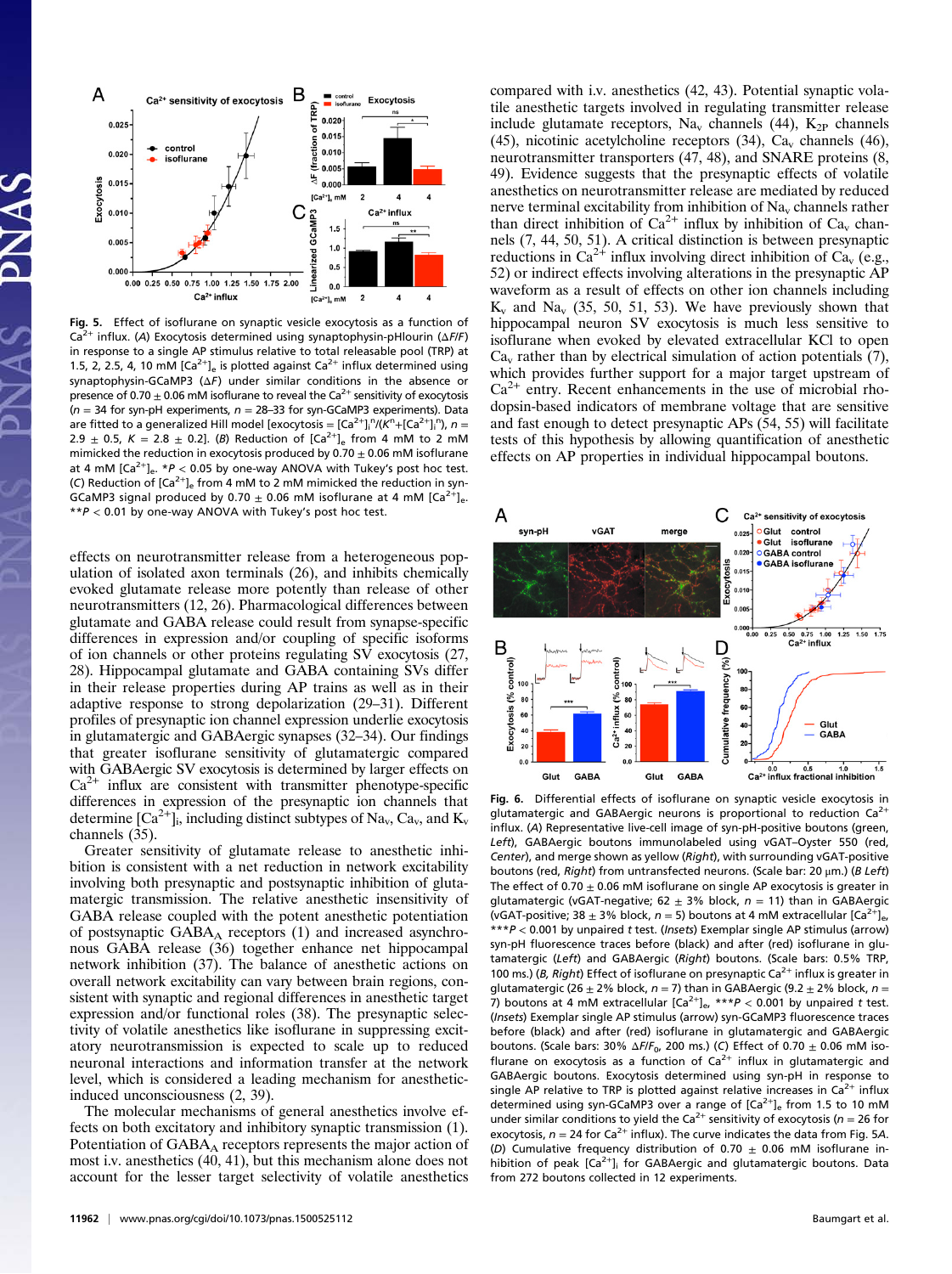The observation that isoflurane inhibits SV exocytosis in a way that is quantitatively consistent with reductions in  $Ca^{2+}$  influx indicates anesthetic target(s) upstream of  $Ca^{2+}$ -exocytosis coupling. Our findings in intact hippocampal neurons using sensitive and direct assays of SV fusion and  $Ca^{2+}$  influx support isoflurane effects on AP-evoked increases in  $[Ca^{2+}]$ <sub>i</sub> as the principal presynaptic mechanism of action. In contrast, studies using reduced cell preparations (permeabilized pheochromocytoma cells) have suggested direct effects of isoflurane on SNARE-mediated SV fusion (8, 9). This discrepancy might be in part due to the use of permeabilized tumor cells to measure release of catecholamines, which is known to involve different mechanisms compared with typical small SVs, including distinct  $Ca^{2+}$  sensitivity of SV vesicle exocytosis (56). Whether these differences represent transmitterspecific differences in release from large dense core vesicles in pheochromocytoma cells compared with release from small SVs in hippocampal neurons (26, 55) or artifacts due to use of detergents and ionophores for membrane permeabilization (8, 9) will require confirmation in intact catecholamine-releasing neurons using live cell imaging approaches. Our findings appear to contradict a report that isoflurane inhibits ionomycin-evoked RH414 destaining of rat hippocampal neuron boutons with no change in neuronal  $\left[\text{Ca}^{2+}\right]$  (9). However, the measurements of whole cell peak  $[Ca^{2+}]$  reported using fura 2 reflect primarily changes in somatic rather than nerve terminal  $[Ca<sup>2+</sup>]$ , and involve contributions from distinct  $Ca^{2+}$  sources and combinations of  $Ca^{2+}$ channel subtypes due to differences in subcellular expression (57).

Several factors must be considered in interpreting these results. Experiments were performed at 30  $^{\circ}C$  to facilitate recording stability and pharmacological analysis. The kinetics of SV exocytosis and endocytosis are faster at higher physiological temperatures, but exhibit similar fundamental properties (58). Cultured hippocampal neurons provide an accessible model for analyzing nerve terminal physiology, but they lack the tissue structure of slice preparations and therefore might not fully reflect properties of typical hippocampal neuron terminals in situ. Differences in isoflurane effects on SV exocytosis from other neuronal types and in other brain regions must also be considered (26).

Our findings indicate that isoflurane reduces presynaptic  $Ca^{2+}$ influx preferentially in glutamatergic compared with GABAergic boutons imply that at least one of the key molecular players controlling  $AP$ -driven  $Ca^{2+}$  influx is different in these two neuronal subtypes. Further studies are required to identify these molecular target(s) for isoflurane inhibition (26), but the studies presented here significantly narrow the list of possibilities. Volatile anesthetics have multiple cellular actions including depression of glutamate-mediated excitatory transmission and facilitation of inhibitory GABAergic transmission, in contrast to the principally GABAergic i.v. anesthetics propofol and etomidate that selectively potentiate  $GABA_A$  receptors  $(1, 13, 59)$ . Although both propofol and the volatile anesthetic sevoflurane produce similar frontal coherent alpha and slow electroencephalographic oscillations in vivo, probably due to shared GABAergic mechanisms mediating amnesia and unconsciousness, sevoflurane has additional distinct encephalographic effects consistent with non-GABAergic actions (60). The depressive effects of isoflurane on hippocampal CA1 neuron excitability in rat brain slices involve primarily nonGABAergic mechanisms including direct depression of glutamate-mediated excitation (61), which supports an important role for effects on glutamatergic transmission. A nonGABAergic mechanism such as suppression of excitatory transmission through  $Na<sub>v</sub>$  channel blockade (42, 43, 62) is likely to mediate isofluraneinduced immobility, a ventral spinal anesthetic endpoint (63). At higher doses, inhibition of glutamatergic transmission likely contributes to electroencephalographic silence in vivo (64, 65). Clarification of such fundamental molecular and cellular mechanisms for the synaptic selectivity of volatile anesthetics such as isoflurane in depressing excitatory neurotransmission presynaptically while enhancing inhibitory neurotransmission postsynaptically provides a framework for explaining the higher order neuronal network processes relevant to specific anesthetic endpoints including amnesia, unconsciousness and immobility (13, 14).

#### Materials and Methods

Materials and Solutions. Cells were perfused at 0.27 mL min<sup>-1</sup> with Tyrode's solution (119 mM NaCl, 2.5 mM KCl, 1.5-10 mM CaCl<sub>2</sub>, 25 mM Hepes buffered to pH 7.4, 30 mM glucose) containing 10 μM 6-cyano-7-nitroquinoxaline-2,3-dione (CNQX) and 50 μM D,L-2-amino-5-phosphonovaleric acid (AP5). Isoflurane dissolved in Tyrode's solution was perfused focally onto imaged cells via a 150-μm-diameter pipette; delivered isoflurane concentrations were determined by gas chromatography (66).

Neuron Imaging. Experiments were approved by the Weill Cornell Medical College Institutional Animal Care and Use Committee and conformed to NIH Guidelines for the Care and Use of Animals. Hippocampal CA3–CA1 regions were dissected from neonatal Sprague–Dawley rats, and cells were dissociated, plated, and transfected as described (67). Live-cell imaging was performed at 30.0  $\pm$  0.2 °C using an epifluorescence microscope (ZEISS Axio Observer Z1). Synaptophysin-pHluorin (syn-pH), was used as an optical sensor of SV exocytosis (68, 69); for experiments requiring higher signal-to-noise ratio, vGlut-pHluorin (vG-pH) was used (58). Synaptophysin-GCaMP3 (syn-GCaMP3) was used to measure intracellular Ca<sup>2+</sup> ( $[Ca<sup>2+</sup>]$ ;) in hippocampal neuron boutons stimulated by field-potential-generated APs. Fluorescence images were acquired with an Andor iXon1 camera (model DU-897E-BV) with a solid-state diode pumped 488-nm laser.

Exocytosis and Calcium Measurements. For exocytosis, ΔF of syn-pH and vG-pH was determined as the difference between the average of 10 frames before and after a single AP stimulus. Signals were expressed as a fraction or percentage of TRP, determined by applying a maximally depleting stimulus (1,500 APs at 10 Hz) in the presence of bafilomycin A1 (Fig. 1). Superfusion of 0.7 mM isoflurane for 5 min did not affect baseline fluorescence or maximal fluorescence elicited by 1,500 APs in the presence of bafilomycin A (TRP;  $\Delta F$  < 4%) of either syn-pH or vG-pH transfected boutons. For Ca<sup>2+</sup> influx, ΔF of syn-GCaMP3 was determined as the difference between the average of 10 frames before and the 5 highest points after a single AP stimulus. Changes in fluorescence were normalized to syn-GCaMP intensity at  $Ca<sup>2+</sup>$  saturation ( $F_{\text{MAX}}$ ) determined by applying 200 µM ionomycin, which caused a 6.1- to 6.6-fold increase in syn-GCaMP3 fluorescence in agreement with previous results (19). Changes in GCaMP3 fluorescence (ΔF/F) are related to changes in intracellular Ca<sup>2+</sup> according to a generalized Hill equation ( $V_{\text{max}} = 1$ ,  $k =$ 9.077,  $n = 2.5$ ; adjusted  $R^2 = 0.997$ ; ref. 19), and can be linearized to the single AP signal obtained using the linear indicator Magnesium Green (Life Technologies) as  $(\Delta F/F)_{\text{linear}} = (((\Delta F/F)/F_{\text{MAX}}) \times k^n)/(1 - ((\Delta F/F)/F_{\text{MAX}}))^{(1/n)}$ . Superfusion of 0.7 mM isoflurane for 5 min did not affect baseline fluorescence ( $\Delta F$  < 4%) of syn-GCaMP3 transfected boutons.

Image and Data Analysis. Images were analyzed in ImageJ [\(rsb.info.nih.gov/ij\)](http://rsb.info.nih.gov/ij) using a custom plugin [\(rsb.info.nih.gov/ij/plugins/time-series.html](http://rsb.info.nih.gov/ij/plugins/time-series.html)). Rabbit vGAT-Oyster 550 luminal domain antibody was used to identify GABAergic neurons (23). Values are shown as mean  $\pm$  SEM. ANOVA with Tukey's post hoc test, Student's or Welch's unpaired t test ( $P < 0.05$ ), and 95% confidence intervals on the difference of the means were used to determine statistical significance.

ACKNOWLEDGMENTS. We thank L. Looger, Y. Zhu, S. Voglmaier, and R. Edwards for generously providing plasmids, and members of the H.C.H. and T.A.R. laboratories for constructive comments. This work was supported by National Institutes of Health Grants T32DA07274 (to J.P.B.), R01MH085783 (to T.A.R.), and R01GM58055 (to H.C.H.).

- 3. Lewis LD, et al. (2012) Rapid fragmentation of neuronal networks at the onset of propofol-induced unconsciousness. Proc Natl Acad Sci USA 109(49):E3377–E3386.
- 4. Blain-Moraes S, et al. (2015) Neurophysiological correlates of sevoflurane-induced unconsciousness. Anesthesiology 122(2):307–316.

<sup>1.</sup> Hemmings HC, Jr, et al. (2005) Emerging molecular mechanisms of general anesthetic action. Trends Pharmacol Sci 26(10):503–510.

<sup>2.</sup> Alkire MT, Hudetz AG, Tononi G (2008) Consciousness and anesthesia. Science 322(5903):876–880.